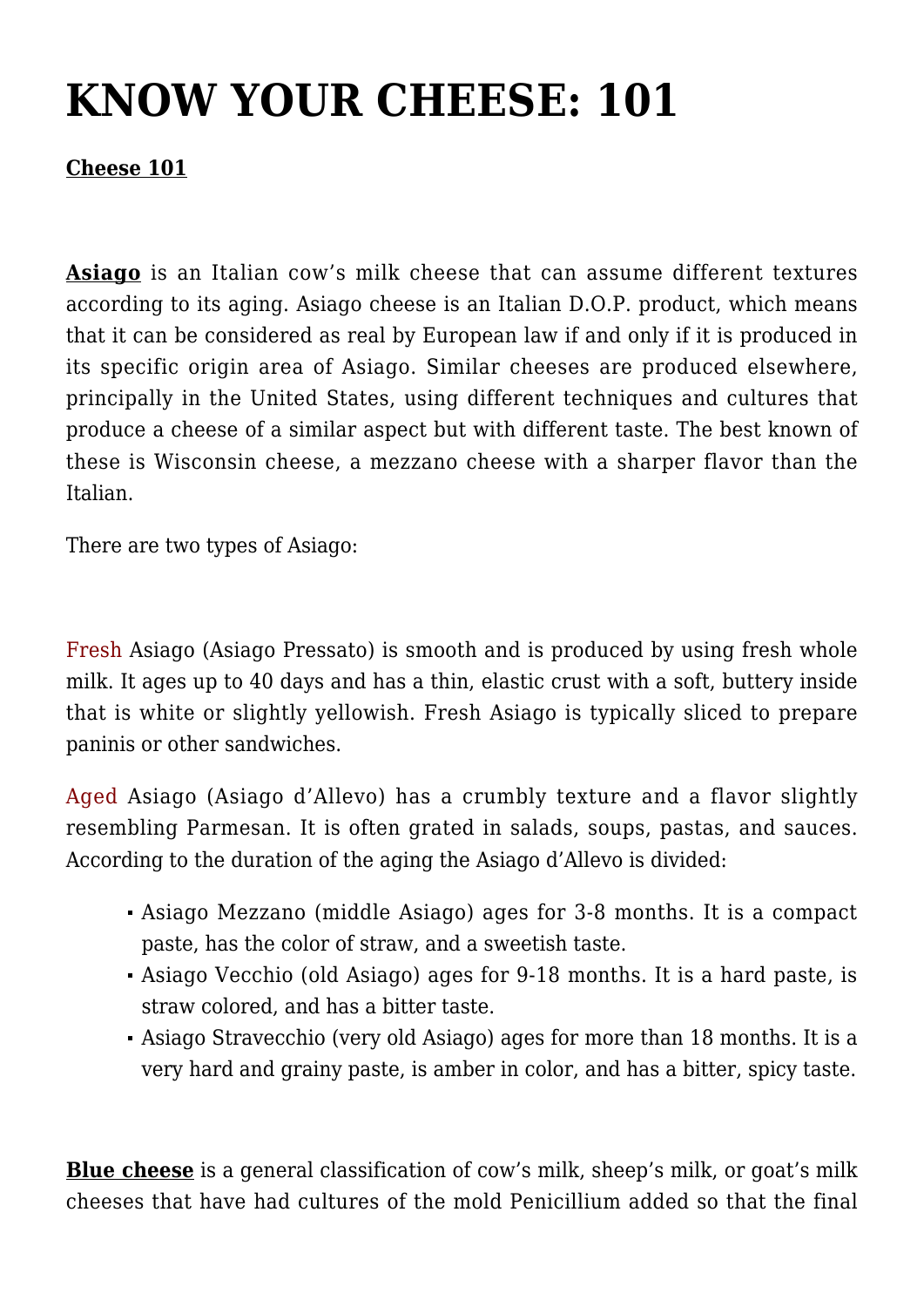product is spotted or veined throughout with blue, blue-grey, blue-green, or bluebrown mold and carries a distinct smell, either from the Penicillium or from various specially cultivated bacteria. Some blue cheeses are injected with spores before the curds form and others have spores mixed in with the curds after they form.

Blue cheeses are typically aged in a temperature-controlled environment such as a cave. Blue cheese can be eaten by itself or can be spread, crumbled, or melted into or over foods. In the European Union, many blue cheeses such a Roquefort, Danablu, Gorgonzola, and Blue Stilton carry a protected designation of origin, meaning they can bear the name only if they have been made in a particular region in a certain country. Blue cheeses with no protected origin name are designated simply "blue cheese".

The characteristic flavor of blue cheeses tends to be sharp and salty. The smell of this food is due both to the mold and to types of bacteria encouraged to grow on the cheese.

**Brie** is a soft cow's milk cheese named after Brie, the French region from which it originated. It is pale in color with a slight grayish tinge under a rind of white mold. The whitish moldy rind is typically eaten and its flavor depends largely on the ingredients used and its manufacturing environment. Brie is usually purchased either in a full wheel or as a wheel segment. The white outside of the cheese is completely edible, and many eat brie whole.

The cheese is sometimes served slightly melted or baked in a round ceramic dish and topped with nuts or fruit. Camembert is a similar soft cheese which is also made from cow's milk. However, there are differences such as its origin, typical market shape, size, and flavor. Brie originates from the Ile de France, while Camembert comes from Normandy. Traditionally, Brie was produced in large wheel, therefore ripening more slowly than the smaller Camembert cheeses. When sold, Brie segments typically have been cut from the larger wheels and its sides are not covered by the rind. In contrast, Camembert is ripened as a small round cheese fully covered by rind. This ratio between rind and paste makes camembert slightly stronger when compared to a brie ripened for the same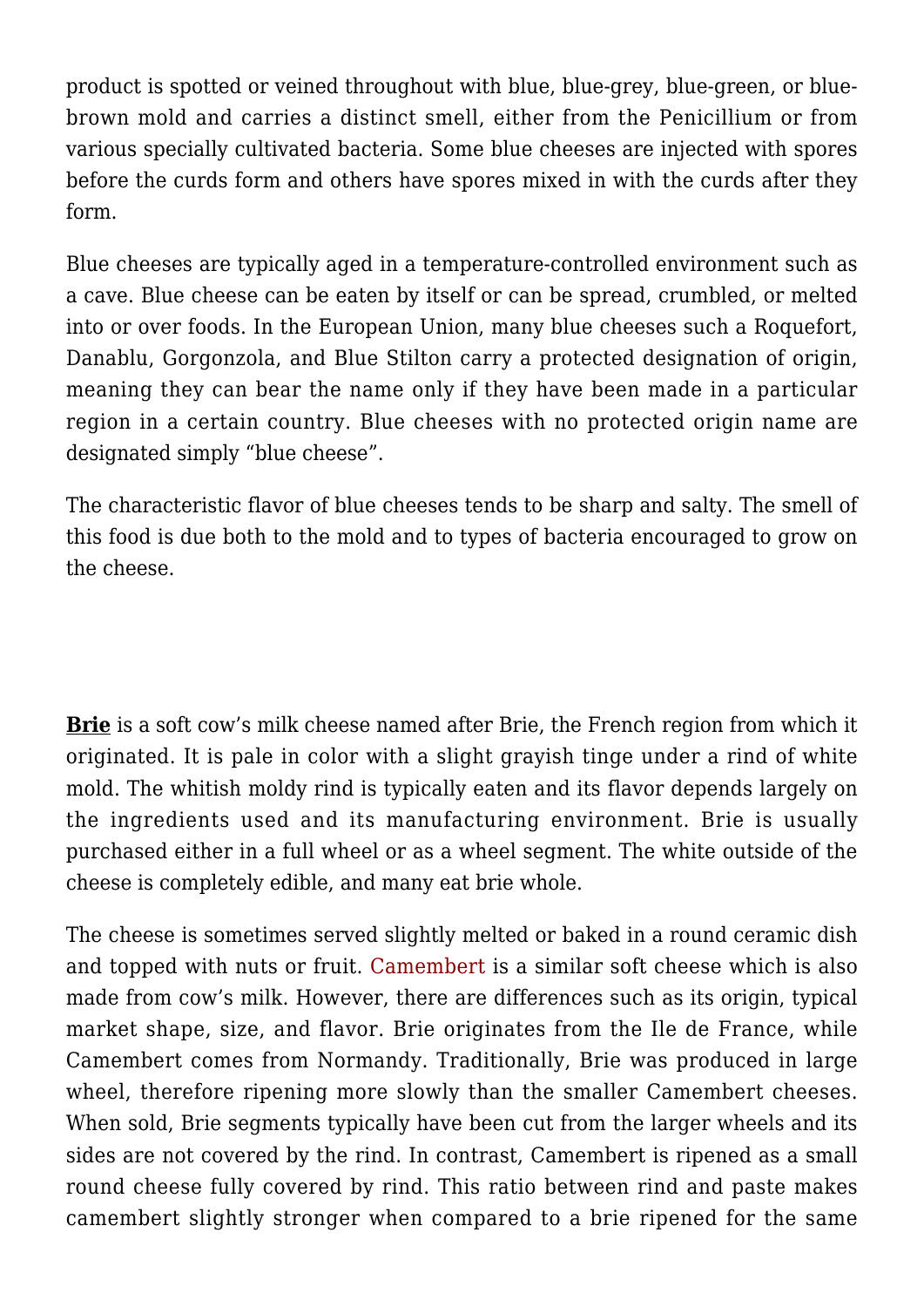amount of time. Once the rind is cut on camembert it typically has a more pungent aroma than brie. In terms of taste, camembert has a stronger, slightly sour, sometimes chalky taste. The texture of camembert is softer than brie, and if warmed camembert will become creamier, whereas brie warms without losing as much structure.

**Fontina** is an Italian cow's milk cheese. Although Fontina is made throughout the year, the best cheese is obtained during the summer months. This is when the cows are moved to an altitude of 1,800 to 2,300 meters and they are fed only with rich grass to give it a distinctive aroma. Although the version from Aosta is the original and the most famous, Fontina production occurs in other parts of Italy, as well as Denmark, Sweden, Quebec, France, and the United States.

The original Fontina cheese from Italy is fairly pungent and has quite an intense flavor. Fontina cheeses that are produced in other countries can be much milder. The Swedish and Danish versions are often found in US grocery stores and can be distinguished from Italian Fontina by their red wax rind. Italian Fontina has a natural rind due to aging, which is usually tan to orange-brown.

Young Fontina has a softer texture while mature Fontina is a hard cheese. The original Fontina from Aosta has an intense flavor with earthy, mushroomy, and woody notes. Versions of Fontina from other countries have a milder, nutty flavor, while being rich, herbaceous, and fruity.

**Goat cheese** has similar overall fat contents to milk cheese, however the higher proportion of medium-chain fatty acids contributes to the characteristic tart flavor of goat's milk cheese. Goat milk is more similar to human milk than cow's milk and is often consumed by young children, the elderly, those who are ill, or have a low tolerance to cow's milk. Although the West has popularized the cow, goat milk and goat cheese are preferred dairy products in much of the rest of the world. Since goat cheese is often made in areas where refrigeration is limited, aged goat cheeses are often heavily treated with salt. As a result, salt has become associated with the flavor of goat cheese.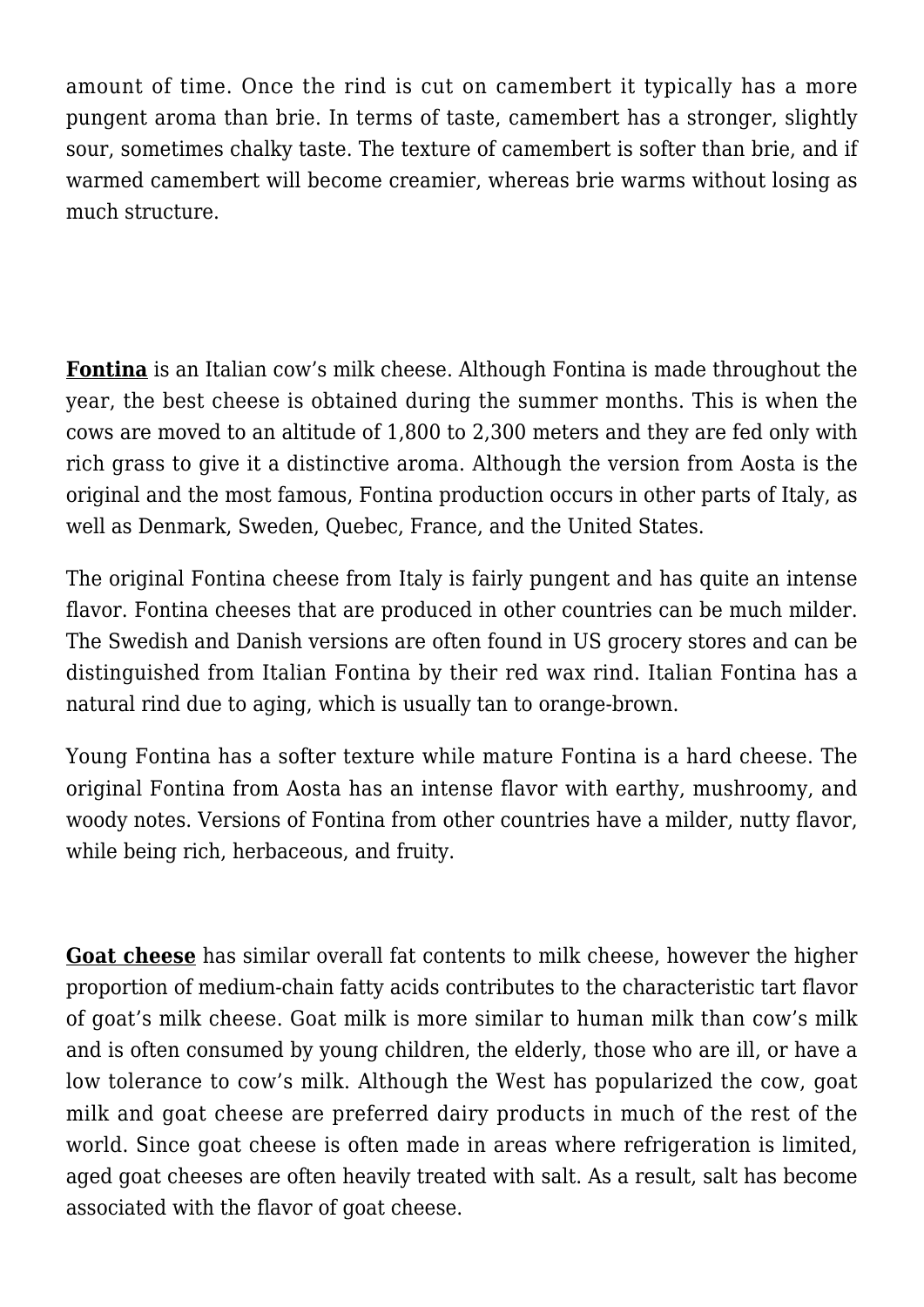Goat cheese has been made for thousands of years and was probably one of the earliest made dairy products. In its most simple form goat cheese is made by allowing raw milk to naturally curdle, then draining and pressing the curds. If the cheese needs to be aged, it is often brined so it will form a rind, then stored in a cheese cave for several months to cure.

**Gorgonzola** is a veined Italian blue cheese, made from unskimmed cow's milk. It can be buttery or firm, crumbly and quite salty, with a "bite" from its blue veining.

Gorgonzola has been produced for centuries in Gorgonzola, Milan, acquiring its greenish-blue marbling in the  $11<sup>th</sup>$  century. Today it is mainly produced in the northern Italian regions of Piedmont and Lombardy. During the aging process metal rods are quickly inserted and removed, creating air channels which cause the cheese's characteristic veining. Gorgonzola is typically aged for three to four months. The length of the aging process determines the consistency of the cheese, which gets firmer as it ripens.

There are two varieties of Gorgonzola, which differ mainly in their age:

- Gorgonzola Dolce also called Sweet Gorgonzola
- Gorgonzola Piccante also called Gorgonzola Naturale, Gorgonzola Montagna, or Mountain Gorgonzola.

**Gouda** is a Dutch yellow cheese made from cow's milk. It is named after the city of Gouda in the Netherlands. One of the most popular cheeses worldwide, the name is used today as a general term for a variety of similar cheese produced in the traditional Dutch manner as well as the Dutch original. Gouda is dried for a few days before being coated with a yellow coating to prevent it from drying out. It is then aged, and during this process the cheese changes from semi-hard to hard.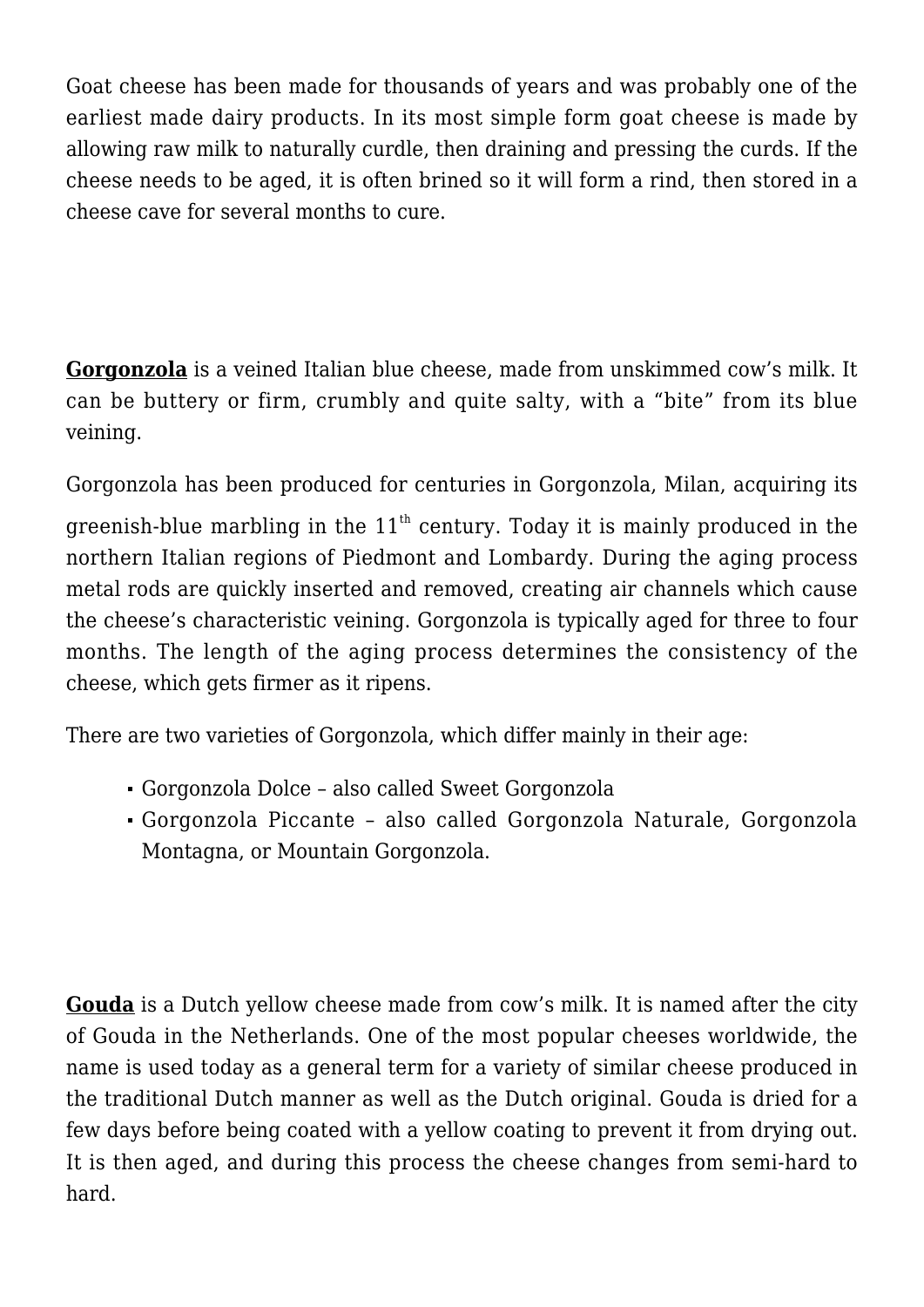Dutch cheese makers generally use 6 gradations to classify Gouda:

- young cheese (4 weeks)
- young matured (8-10 weeks)
- matured (7-8 months)
- extra matured (7-8 months)
- old cheese (10-12 months)
- very old cheese (12 or more months)

As it ages, it develops a caramel sweetness and has a slight crunchiness from cheese crystals, especially in older cheese.

**Gruyere** is sweet but slightly salty, with a flavor that varies widely with age. It is often described as creamy and nutty when young, becoming earthier and complex with age. When fully aged it tends to have small cracks which give it a slightly grainy texture. Gruyere is generally known as one of the finest cheeses for baking, with it having a distinctive but not overpowering taste.

In quiche, Gruyere adds a savory flavor without overshadowing the other ingredients. It is a good melting cheese, particularly suited for fondues. It is a fine table cheese, often used with salads and pastas when grated, and is traditionally used in French Onion soup. White wines, such as Riesling, pair well with Gruyere. Sparkling apple cider and Bock beer also pair well with this cheese

**Havarti** is a semi-soft Danish cow's milk cheese. It is a table cheese that can be sliced, grilled, or melted. Havarti is an interior-ripened cheese that is rindless, smooth, and slightly bright-surfaced with a cream to yellow color, depending on type. It has very small and irregular openings, called eyes, distributed throughout.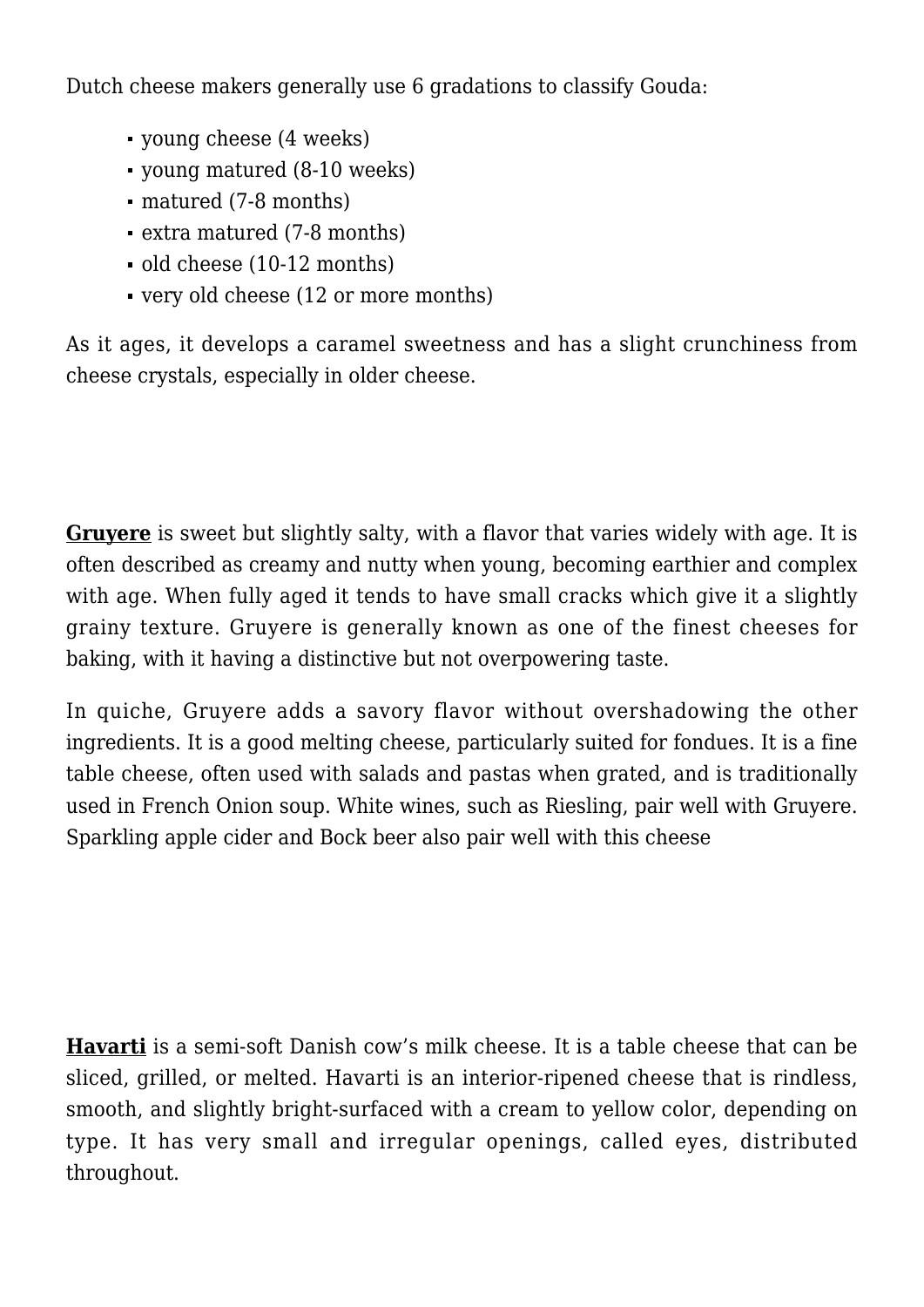**Manchego** is a cheese made in the La Mancha region of Spain. It is made from the milk of manchega sheep. Official manchego cheese is to be aged anywhere from 60 days to two years.

Manchego has a firm and compact consistency and a buttery texture. It often contains small, unevenly distributed air pockets. The color of the cheese varies from white to ivory-yellow, and the inedible rind will be yellow or brownish-beige in color. Manchego has a distinctive flavor: well developed but not too strong, creamy with a slight piquancy, and an aftertaste that is characteristic of sheep's milk. Manchego has a variety of different flavors, depending on its age.

There are four versions of maturity sold:

- Fresco This fresh cheese is aged for only 2 weeks and has a rich yet mild flavor. It is produced in small quantities and rarely found outside Spain.
- Semicurado This is a semi-firm cheese aged for anywhere from three weeks to three months. It has a milder flavor compared to Curado.
- Curado This is a semi-firm cheese aged for three to six months with a sweet and nutty flavor.
- Viejo This is a firm cheese with a rich deep pepperiness. It is aged for one year and develops a sharper flavor the longer it ages.

In Mexico and Spanish-speaking areas of the United States, manchego or queso tipo (manchego-type) cheese is the name given to a cow's milk cheese similar in taste to Monterey Jack.

**Mascarpone** is an Italian cheese made from cream and coagulated by the addition of citric acid or acetic acid, like lemon juice or vinegar. Mascarpone is milky white in color and is easy to spread. It is used in various Lombardy dishes, and is considered a specialty in the region. It is one of the main ingredients in the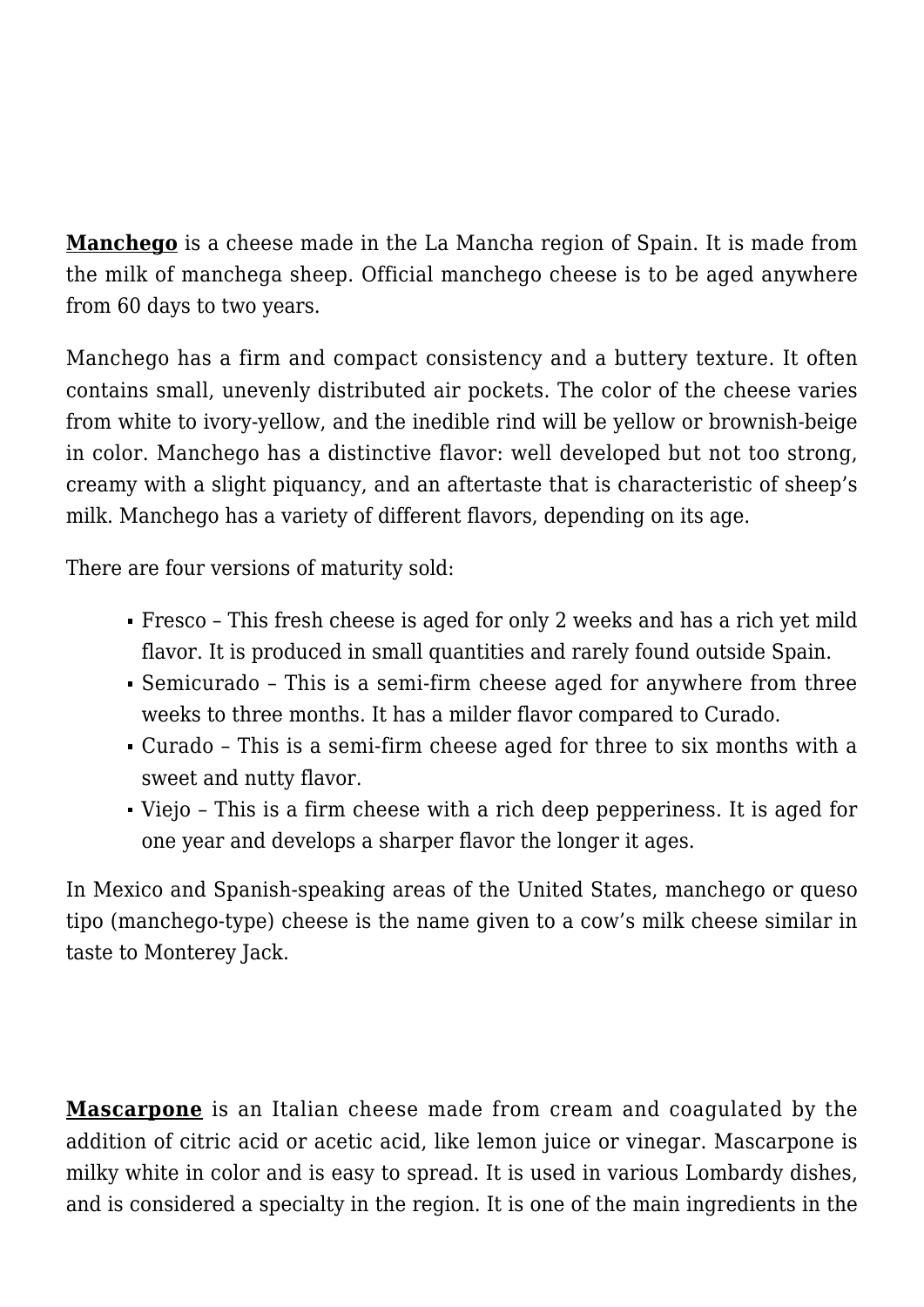modern Italian dessert known as Tiramisu, and is sometimes used instead of butter or Parmesan cheese to thicken and enrich Risottos.

**Roquefort** is a sheep's milk blue cheese from the south of France, and together with Bleu d'Auvergne, Stilton, and Gorgonzola, is one of the world's best known blue cheeses. Though similar cheeses are produced elsewhere, European Union law dictates that only those cheeses aged in the natural Combalou caves of Roquefort-sur-Soulzon may bear the name Roquefort, as it is a recognized geographical indication, or has a protected designation of origin.

The cheese is white, tangy, crumbly, and slightly moist, with distinctive veins of green mold. It has characteristic odor and flavor with a notable taste of butyric acid. The green veins provide a sharp tang. The overall flavor sensation begins slightly mild, then waxes sweet, then smoky, and fades to a salty finish. It has no rind and the exterior is edible and slightly salty.

**Stilton** is an English cheese, produced in two varieties: Blue, which is known for its characteristic strong smell and taste, and the lesser-known White. Both Blue Stilton and White Stilton have been granted the status of a protected designation of origin by the European Commission. The PDO status requires that only cheese produced in the three counties of Derbyshire, Leicestershire, and Nottinghamshire and made according to a strict code may be called "Stilton".

Blue Stilton is often eaten with celery or pears. It is also commonly added as a flavoring to vegetable soup, most notably to cream of broccoli or cream of celery. Alternatively, it is eaten with various crackers, biscuits, and breads. It can also be used to make a blue cheese sauce to be served drizzled over a steak, or can be crumbled over a salad. Traditionally, a barley wine or port are paired with Blue